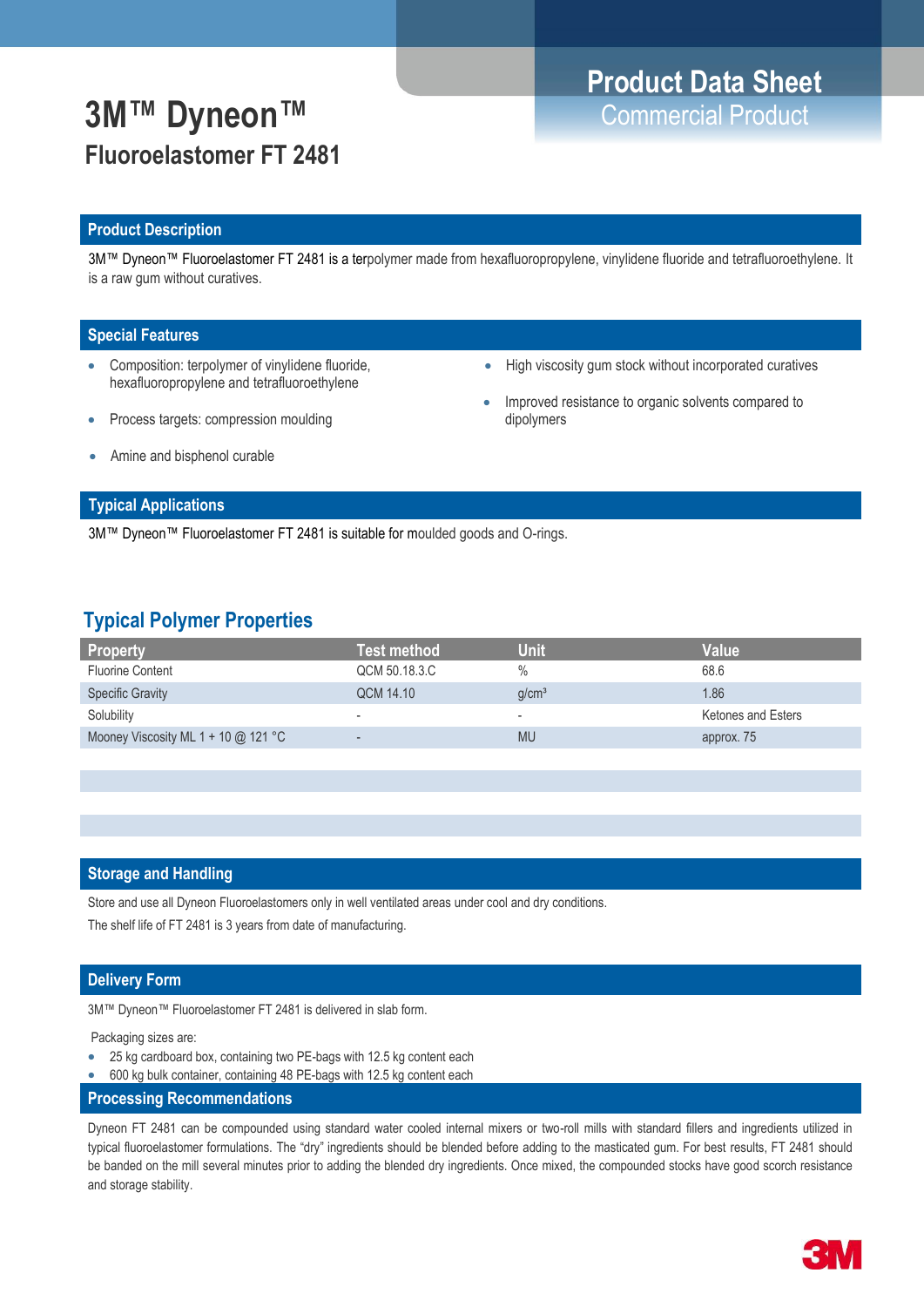# **Fluoroelastomer FT 2481**

## **Typical Properties**

| Compound                | Amount (in Parts/100) |
|-------------------------|-----------------------|
| FT 2481                 | 100                   |
| N-990 MT Black          | 30                    |
| MgO                     |                       |
| Ca(OH) <sub>2</sub>     | 6                     |
| Phosphonium Accelerator | 0.5                   |
| Dihydroxy Crosslinker   | 2.0                   |

## **Typical Rheological Properties (ASTM D 5289)**

## **Moving Die Rheometer (MDR2000®)**

**100 cpm, 0.5° Arc, 12 minutes, 177 °C**

| <b>Property</b>                          | <b>Unit</b>    | <b>Value</b> |
|------------------------------------------|----------------|--------------|
| ML, Minimum Torque                       | dNm            | 3.1          |
| Ts2, Time to 2 inch-Ib rise from minimum | <b>Minutes</b> | 3.0          |
| t'50, Time to 50 % cure                  | <b>Minutes</b> | 4.2          |
| t'90, Time to 90 % cure                  | <b>Minutes</b> | 5.5          |
| MH, Maximum Torque                       | dNm            | 23.3         |
|                                          |                |              |

## **Typical Physical Properties (ASTM D 412 Method A, Die D)**

## **Press Cure 7 minutes @ 177 °C Post Cure 24 hours @ 260 °C**

| <b>Property</b>        | <b>Unit</b> | Value |
|------------------------|-------------|-------|
| Tensile                | <b>MPa</b>  | 15.2  |
| 100 % Modulus          | <b>MPa</b>  | 5.5   |
| Elongation at Break    | $\%$        | 220   |
| Hardness (ASTM D 2240) | Shore A     | 75    |

## **Compression Set on O rings (ASTM D 1414)**

| Air aged 70 hours $@$ 200 °C                          | $\frac{0}{0}$ | 24    |
|-------------------------------------------------------|---------------|-------|
|                                                       |               |       |
|                                                       |               |       |
| <b>Retraction at Lower Temperatures (ASTM D 1329)</b> |               |       |
| <b>TR 10</b>                                          | °C            | $-14$ |
|                                                       |               |       |